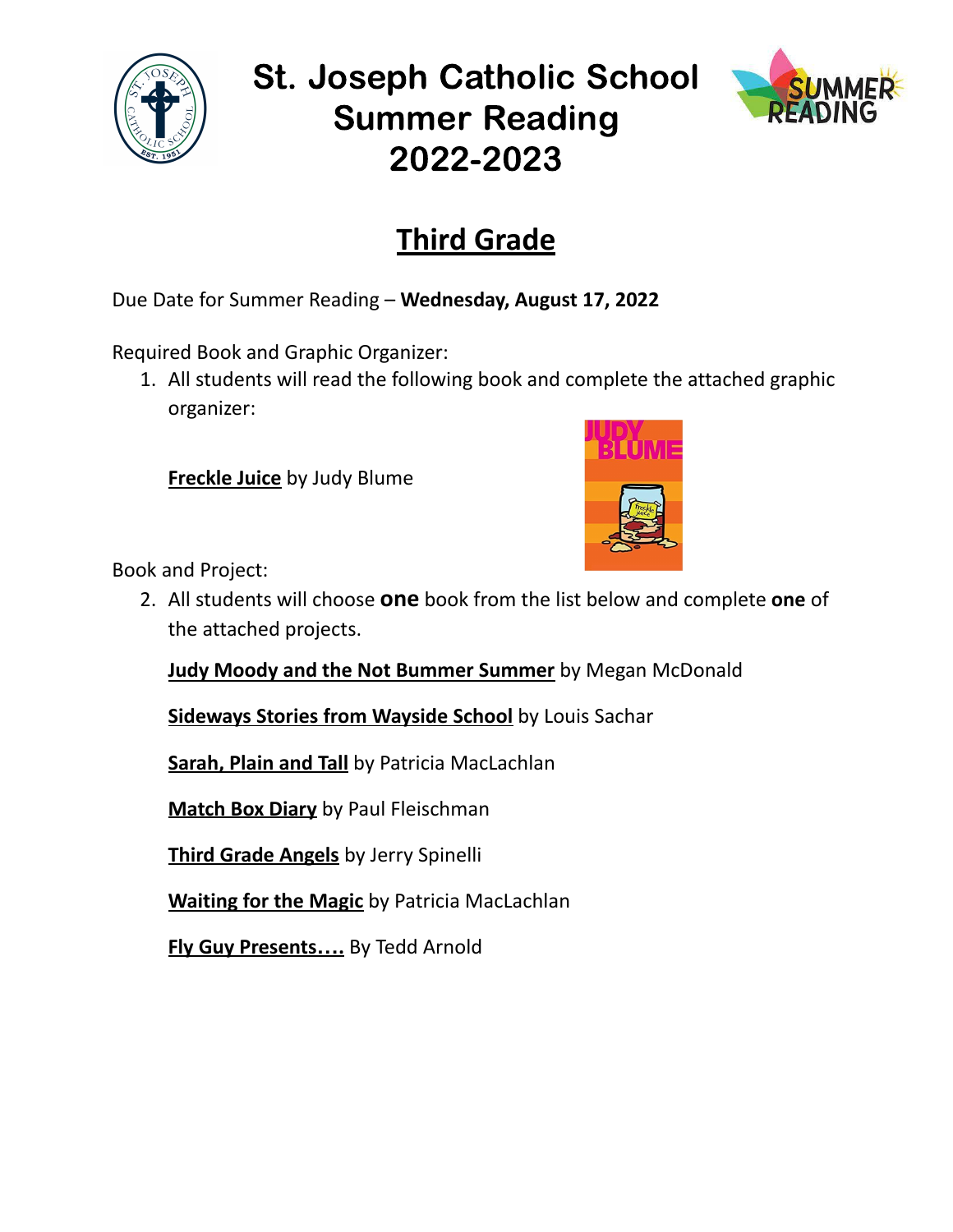|                   | 3rd Grade Graphic Organizer |
|-------------------|-----------------------------|
| Réading a-z       | PRIMARY                     |
| Graphic Organizer | <b>Story Map</b>            |
|                   |                             |
|                   |                             |
| Characters        | Setting                     |
| Problem           |                             |
|                   |                             |
|                   |                             |
| Events            |                             |
|                   |                             |
|                   |                             |
|                   |                             |
|                   |                             |
| Solution          |                             |
|                   |                             |
|                   |                             |

Instructions: Have students write the book title on the line above. Then have them name the characters; identify the setting; and list the problem, events, and solution of the story.